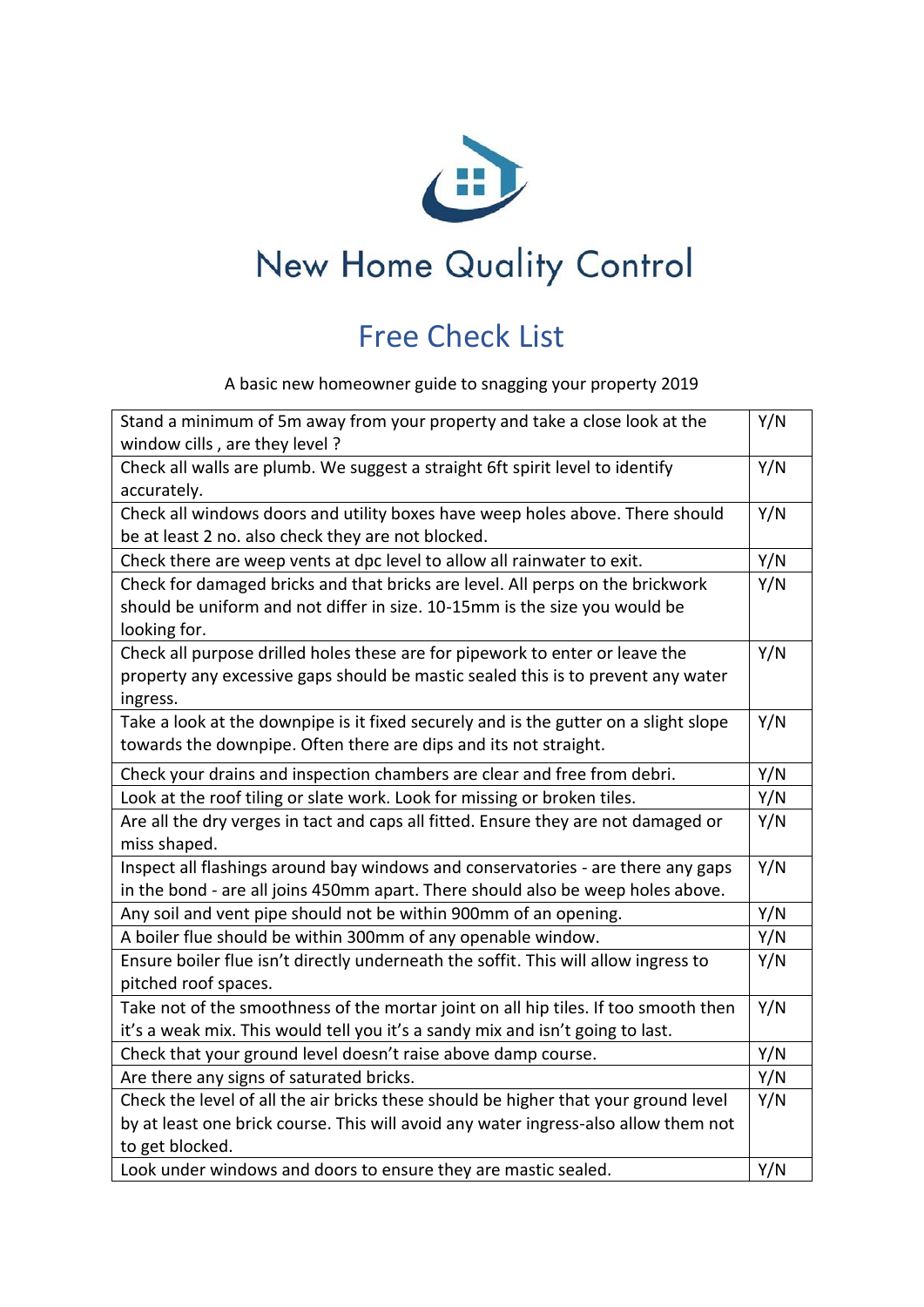| Check around all windows doors and even the garage door frames to ensure all                           | Y/N |
|--------------------------------------------------------------------------------------------------------|-----|
| have been sealed with no gaps present.                                                                 |     |
| Check all glass for and scratches or breakdown of sealed units.                                        | Y/N |
| All window and door cills to have end caps present.                                                    | Y/N |
| Conduct a cavity check using a borescope cavity camera. Look at the insolation to                      | Y/N |
| make sure it is full with no gaps. This will allow air circulation - can also cause                    |     |
| heat loss                                                                                              |     |
| Garage check – check all wall plate straps are secure – all sockets are working and                    | Y/N |
| that the roof is correctly braced with the correct spacings between the trusses.                       |     |
| Look at the membrane on the roof ensure that there is no rips or tears.                                |     |
| Ensure that if you have an integrated garage door it MUST be a fire door. Also                         | Y/N |
| does it have intumescent strip fitted all around the frame.                                            |     |
| If your garage is integrated with a living space above. Please check for insolation                    | Y/N |
| in the ceiling to do this bore a hole in the ceiling using a borescope camera this                     |     |
| will give you minimal damage and a true identification.                                                |     |
| Look at any perimeter wall or fencing check the brickwork as you would on the                          | Y/N |
| main build and check fence posts are secure and that all panels are fixed correctly                    |     |
| with no protruding nails etc.                                                                          |     |
| Walk on every flagstone that is on your property to check they are securely fitted                     | Y/N |
| any movement isn't acceptable. Also check there is adequate space for any                              |     |
| disabled movements.                                                                                    |     |
| After it has rained check that there isn't a pool of rainwater within 3m of and                        | Y/N |
| door opening. This check should be after one hour.                                                     |     |
| Internally - firstly fill all baths and sinks to check the overflow system - you can                   | Y/N |
| now check for any leaks etc. Please make a note of the pressure.                                       |     |
| Check that the lagging is fitted to the cylinder pipework - and that the pressure                      | Y/N |
| isn't less than 1.5 bar.                                                                               |     |
| Turn on heating system to downstairs only check all radiator heat up correctly -                       | Y/N |
| the use of a thermo camera is essential this will indicate any loss of heat.                           |     |
| The radiator that is in the room with the thermostat should not have a TRV                             | Y/N |
| {thermostatic radiator valve}. Also no radiator should be in the immediate area of                     |     |
| the thermostat.                                                                                        |     |
| The upstairs thermostat should be in the master bedroom again shouldn't have a                         | Y/N |
| TRV.                                                                                                   |     |
| Check your front door frame is fitted central in the opening and that it has no                        | Y/N |
| gaps around the frame. Now check that the door gaps are straight and uniform.                          |     |
| Ensure all draught excluders are fitted correctly with no daylight showing when<br>the door is closed. | Y/N |
|                                                                                                        |     |
| Check all hallway ceilings are level again we recommend a straight 6ft spirit level.                   | Y/N |
| Check all architrave joints and margins are correct.                                                   | Y/N |
| Check all walls are plumb. Again with the spirit level.                                                | Y/N |
| Check all ironmongery cut outs are neat and that all works correctly.                                  | Y/N |
| Take a close look at the paintwork look for any runs drips or poor brush marks.                        | Y/N |
| Check all electric sockets are working with a plug in tester. Also check all light                     | Y/N |
| switches are fully working and switching on the correct lights                                         |     |
| Check staircase newel posts are plumb and stairs are free from any damage.                             | Y/N |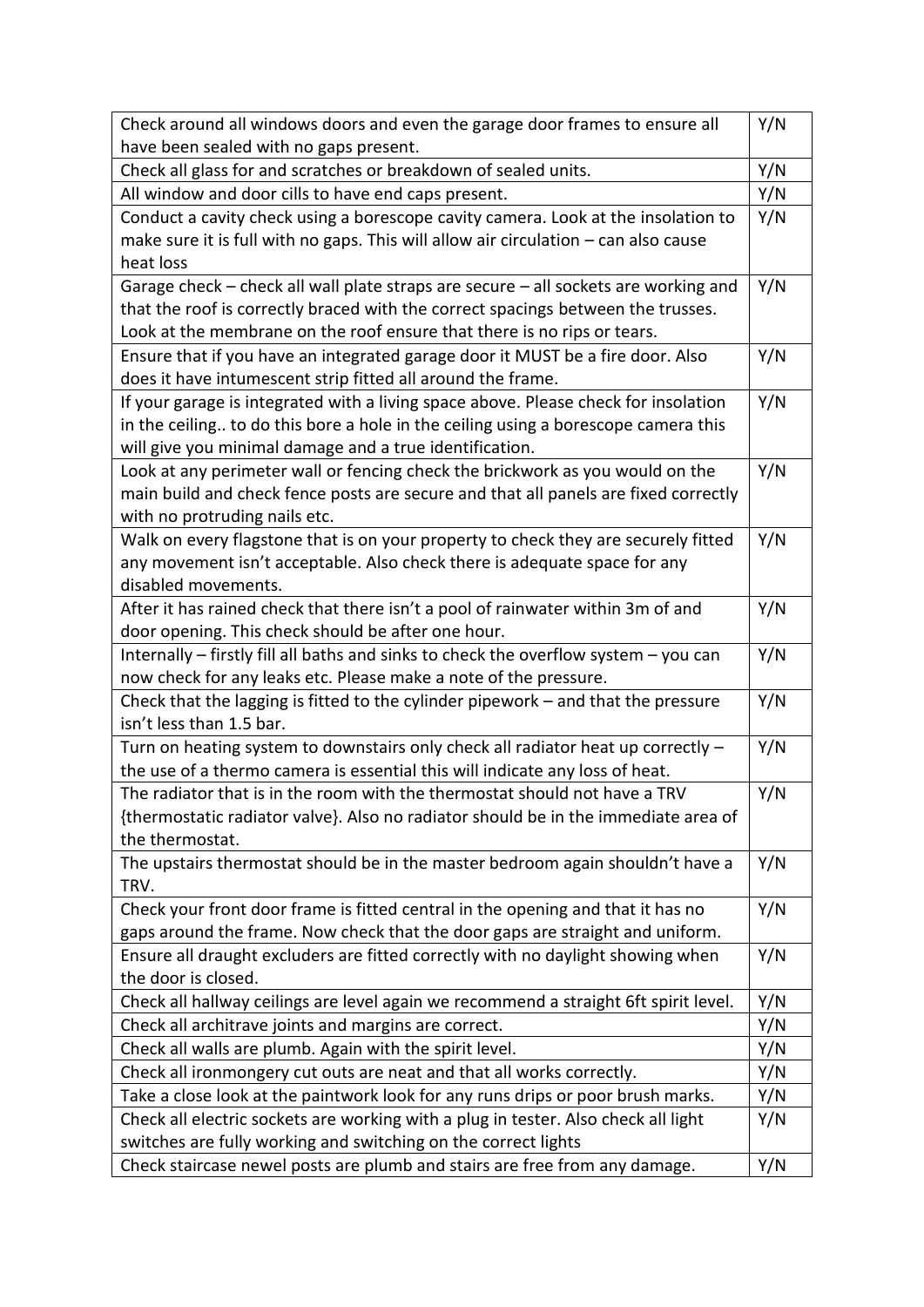| Check spindle spacings are no more than a 100mm sphere.                                  | Y/N |
|------------------------------------------------------------------------------------------|-----|
| Check all floor finishing is level - a good indicator is a gap under some parts of the   | Y/N |
| skirting board or the bottom of the doors are running out.                               |     |
| Test smoke detector - this should be mains wired and connected to upstairs.              | Y/N |
| Check all doors operated correctly with no rattles etc also is there a requirement       | Y/N |
| for a stop to prevent the door handle damaging the wall.                                 |     |
| Kitchen - ensure all flooring is level again use the same method as previous             | Y/N |
| another in the kitchen it to look at the kitchen plinth.                                 |     |
| Check all spotlights are in line as expected. Its always beneficial to have the lights   | Y/N |
| on when doing this check.                                                                |     |
| Check the ceiling levels again the use of the 6ft spirit level is essential for an       | Y/N |
| accurate reading.                                                                        |     |
| Check all kitchen units for damage - check all door gaps are uniform and all doors       | Y/N |
| and draws are working correctly - check for light scratches the use of a torch light     |     |
| is handy.                                                                                |     |
| Check the appliances work and that the doors open pay particular attention the           | Y/N |
| dishwasher the plinth need to be cut to allow the door to operate correctly.             |     |
| Ensure you test the extractor hood and hob are working - turn them all on to             | Y/N |
| check. For gas hobs blow the flame out to test the cut out.                              |     |
| Check under units behind the lighting pelmet to ensure its all fixed securely.           | Y/N |
| Check that the wires for the lights are not shown coming through the wall with           |     |
| excessive gaps unfilled.                                                                 |     |
| Check the sink top is securely fixed with the correct sink top fixings - also that the   | Y/N |
| sink cut out has been sealed when cut out.                                               |     |
| Check the taps are plumbed in correctly and the hot comes out of the hot and             | Y/N |
| cold from cold.                                                                          |     |
| If an island is present then check its positioned correctly. Equally around the          | Y/N |
| units.                                                                                   |     |
| If the floor is tiled then check all the tiles are uniform with no lipping and all grout | Y/N |
| is in place with no blemishes.                                                           |     |
| Ensure there are no sockets within 300m of the sink.                                     | Y/N |
| Perform the same check on your windows and doors as in previous checks.                  | Y/N |
| Ensure all worktops and upstands are sealed correctly.                                   | Y/N |
| Check painting as per previous rooms.                                                    | Y/N |
| Check all sockets are level.                                                             | Y/N |
| Check all appliance doors are fitted straight these are the doors that tend to be        | Y/N |
| fitted incorrectly.                                                                      |     |
| Utility – check appliance spaces are a minimum of 600m – look for a hole cut out         | Y/N |
| of the panel to allow for any pipework.                                                  |     |
| Utility - check as per previous rooms with painting, woodwork, door operations           | Y/N |
| and any damages etc.                                                                     |     |
| Dining room – check flooring for level, look for any bumps etc you can achieve           | Y/N |
| this with a long straight edge from one side to the other. This way bumps will           |     |
| easily be identified.                                                                    |     |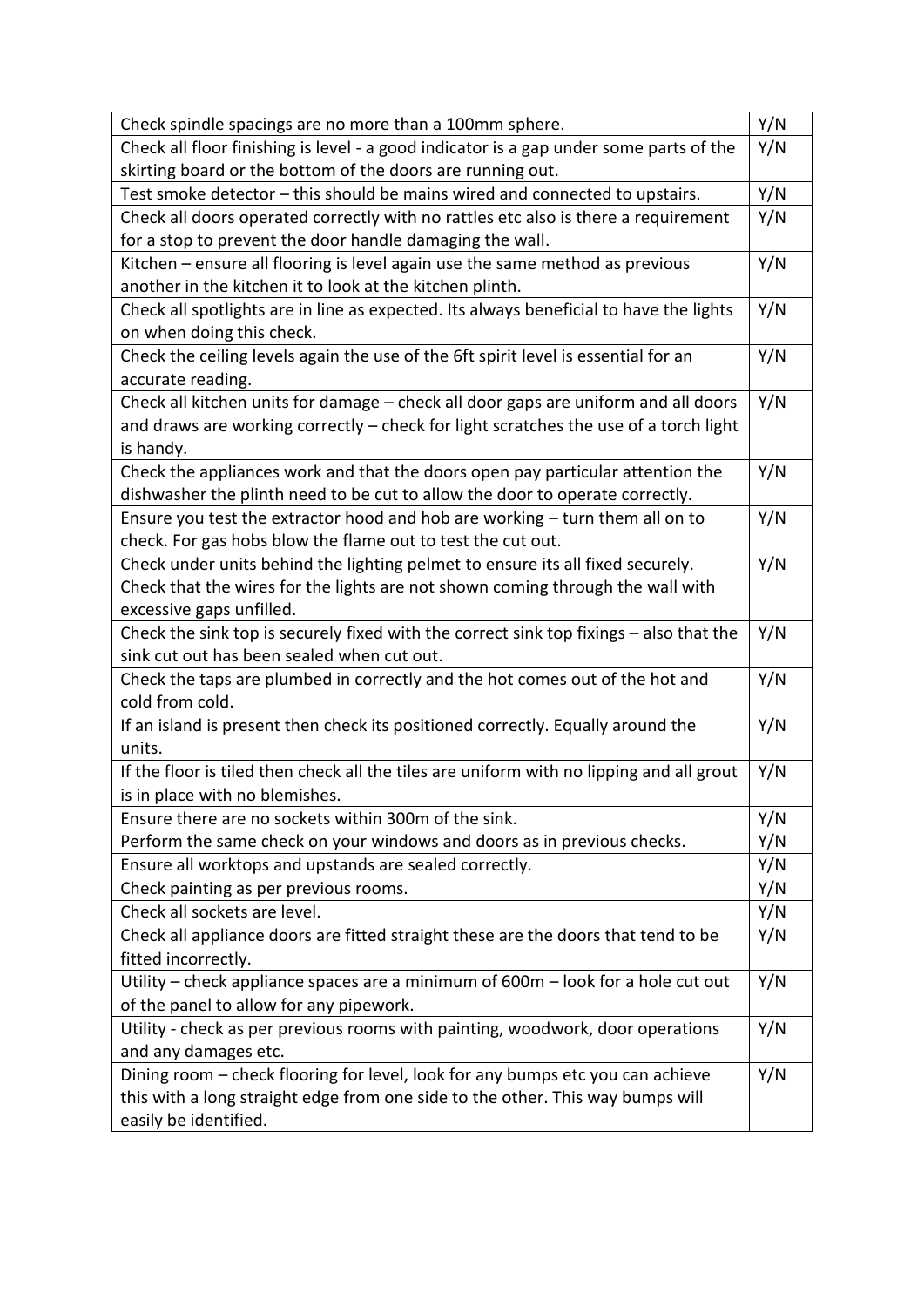| Check patio door operation and that they are free from damage and scratches          | Y/N |
|--------------------------------------------------------------------------------------|-----|
| these often occur whilst in storage on site or after fitting.                        |     |
| Ensure all trickle vents operate correctly. Achieve this be opening and closing      | Y/N |
| them without and resistance.                                                         |     |
| Inspect all wall are plumb and square with all window reveals are of equal size.     | Y/N |
| Inspect all walls for painting issues and blemishes.                                 | Y/N |
| Check all electric socket work using the socket tester explained previously.         | Y/N |
| Use a straight edge to run along floor along skirting to check all walls are set out | Y/N |
| straight.                                                                            |     |
| All other rooms - check for unlevel ceilings and walls that are not plumb.           | Y/N |
| All other rooms – check walls for poor paintwork and any blemishes.                  | Y/N |
| All other rooms - inspect windows for damage and scratches.                          | Y/N |
| All other rooms - look closely and the ceiling for nail pops.                        | Y/N |
| All other rooms - check levels of radiators and window boards and plumbness of       | Y/N |
| walls Use a 4ft and 6ft levels for this as it's the ideal size.                      |     |
| Check all sockets in all other rooms using the socket tester.                        | Y/N |
| Staircase is the bannister handrail secure and can you run your hand down it         | Y/N |
| without catching your knuckles.                                                      |     |
| Again check the spindle spacings to ensure a 100mm sphere can fit through.           | Y/N |
| Check for any damage to staircase and also check the plumbness of the newel          | Y/N |
| posts.                                                                               |     |
| Are all newel caps fitted.                                                           | Y/N |
| All rooms and landing upstairs - walk the full area and check for any creaking       | Y/N |
| sounds. It would be best to move furniture first to give you an accurate reading.    |     |
| We also recommend that someone is downstairs to also listen.                         |     |
| If you have fitted wardrobe then ensure they operate correctly with no resistance    | Y/N |
| along with checking all door gaps are equal.                                         |     |
| All upstairs rooms - check all door operations are smooth with no rattles all doors  | Y/N |
| and frames are free from damage.                                                     |     |
| Check all bedroom sockets work correctly using a socket tester.                      | Y/N |
| Check all window reveals are equal per window and that windows and glass are         | Y/N |
| free from damage and scratches.                                                      |     |
| Bedroom walls are to plumb and straight carry out previous checks to complete.       | Y/N |
| Bathroom and ensuite - check that all switches or sockets are a minimum of           | Y/N |
| 600mm from any bath or sink. With shaving sockets the only exception.                |     |
| Check floor levels and any tiling as per requirements. No lipping tiles etc.         | Y/N |
| Remove bath panel and shower plinth to check for any new or previous leaks.          | Y/N |
|                                                                                      |     |
| The glazed window should be frosted with no damage or scratches. This is for         | Y/N |
| privacy.                                                                             |     |
| Closely look at the bath, sink, toilet and shower for any scratches or damage.       | Y/N |
| Check the levels of the bath and the sink. To ensure no twisting or chance of        | Y/N |